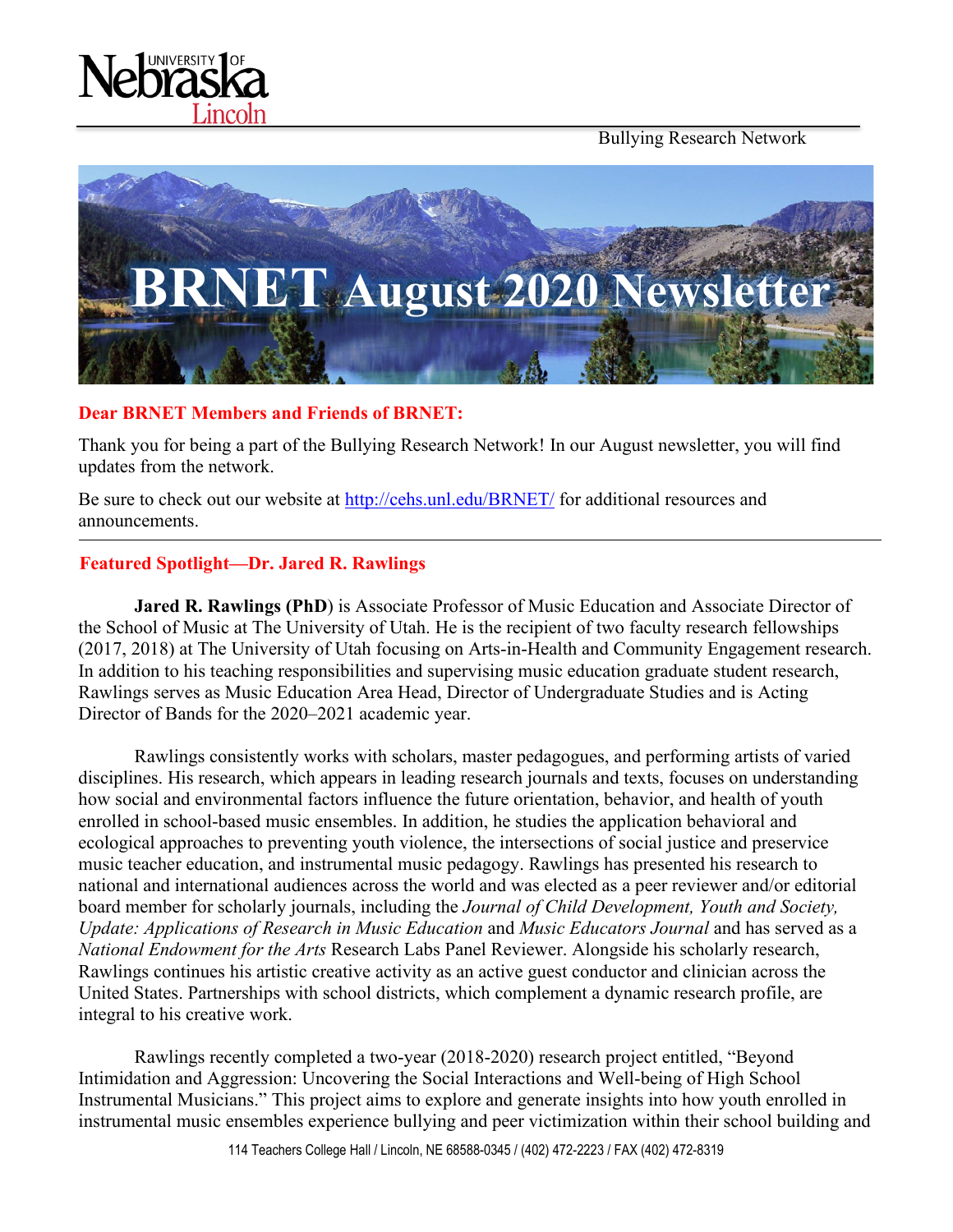on electronic platforms. Results from this study will add to the research literature by addressing an assumption among stakeholders in music education – the music classroom is a safe space for youth. The mixed-method methodological approach afforded many opportunities to achieve a depth of understanding not previously explored within music education research and preliminary results present detailed accounts of bullying experiences and their self-reported impact on well-being. He would be glad to share thoughts and ideas about the theoretical underpinnings and preliminary results with all the BRNET members interested in this topic.

Rawlings received a Ph.D. in Music Education from the University of Michigan with a cognate in Wind Band Conducting; a Master of Music degree in Wind Band Conducting from the University of Nebraska-Lincoln; and a Bachelor of Music Education degree from Baldwin Wallace University (*cum laude*). He is an active member of the National Association of Music Education (NAfME), the Utah Music Education Association, College Band Director's National Association, Society of Research on Adolescence, and the Bullying Research Network.

#### **Select Recent Publications**

- **Rawlings, J. R.**, & Young, J. (online first). Peer-group effects on relational victimization and youth empowerment within a high school instrumental music program. *Psychology of Music.*  doi:10.1177/0305735620923140
- **Rawlings, J. R.**, & Espelage, D. L. (online first). Middle school music ensemble participation, homophobic name-calling, and mental health. *Youth & Society.* doi:10.1177/0044118X19866071
- **Rawlings, J. R.**, & Stoddard, S. A. (2019). A critical review of anti-bullying programs in North American elementary schools. *Journal of School Health, 89* (9), 759–780. doi:10.1111/josh.12814
- **Rawlings, J. R.,** & Stoddard, S. A. (2017). Peer connectedness in the middle school band classroom. *Research Studies in Music Education, 39*(1)*,* 121–135*.* doi: 10.1177/1321103X17703575
- **Rawlings, J. R**. (2017). The effect of middle school music ensemble participation on the relationship between perceived school connectedness, self-reported bullying behaviors, and peer victimization. *Bulletin of the Council for Research in Music Education, 213, 53-72. doi:* 10.5406/bulcouresmusedu.213.0053
- **Rawlings, J. R.** (2016). Middle school students' perceptions of bullying. *Bulletin of the Council for Research in Music Education, 209,* 7–26. doi: 10.5406/bulcouresmusedu.209.0007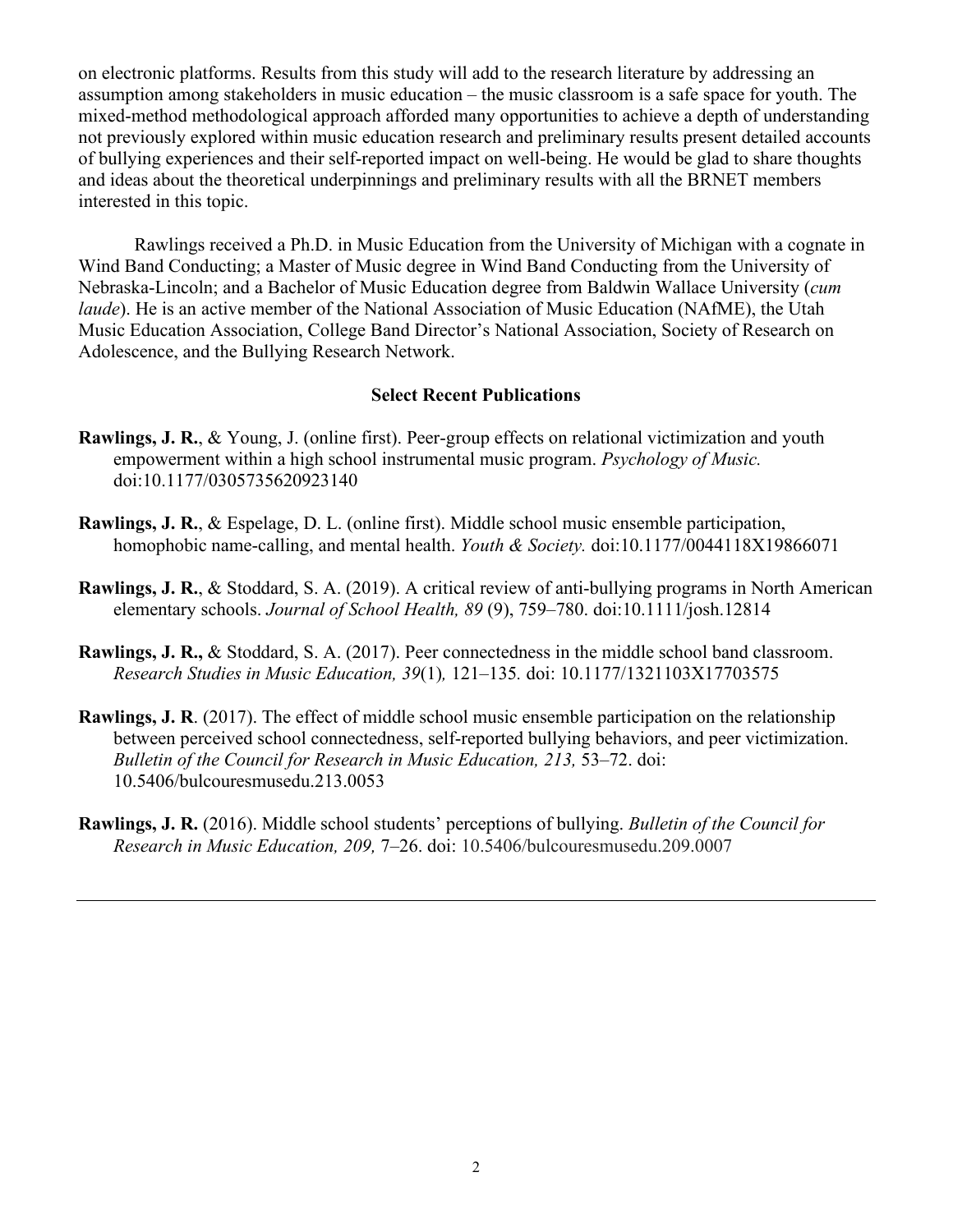## **NEW BRNET Article Sharing Policy**

BRNET has very recently changed our policy regarding sharing BRNET members' articles in our newsletters. Due to the lack of consistency across publishers regarding the permissibility of sharing full articles via email (e.g., [Elsevier's Policy,](https://www.elsevier.com/authors/journal-authors/submit-your-paper/sharing-and-promoting-your-article) [APA's Policy\)](https://www.apa.org/about/contact/copyright/), we are now opting to share our members' citations (including the DOI link, if possible) and the article abstracts.

We appreciate how willing BRNET members have been in sharing their important research; we would like to continue this communication. If you would like to share research articles to be highlighted in our monthly newsletters, please email Alia Noetzel at [bullyresearchnet@gmail.com](mailto:bullyresearchnet@gmail.com) with the following information:

- Your article citation (with a link to the DOI, if possible)
- Your article abstract
- Your email (so individuals who receive our newsletter can request further information, if desired)

Please let us know if you have any questions!

#### **BRNET New Members!** BRNET has a current total of 242 members! Welcome to the BRNET, **Drs. Romera & Viejo**!

#### **New Friends of BRNET!**

BRNET has a current total of 84 'Friends!' Welcome, **Erica Smith**!

Please send recommendations for potential BRNET members (i.e., faculty, researchers, and clinicians who are conducting research on bullying or related topics) to Drs. Shelley Hymel, Susan Swearer, or to [bullyresearchnet@gmail.com.](mailto:bullyresearchnet@gmail.com)

*If you have recently joined BRNET and have not yet provided your information, please send the following to [bullyresearchnet@gmail.com.](mailto:bullyresearchnet@gmail.com)*

- 1) contact information that can be posted on the website;
- 2) a brief biography of you and your work;
- 3) a list of current/ongoing projects in this area;
- 4) an annotated bibliography of your work in this area (i.e., full reference plus a few sentences about the work), and;
- 5) relevant web-based links you would like to share.

### **Friends of BRNET**

Friends of BRNET is a group of graduate students, administrators, parents, and individuals who are interested in learning more about the Bullying Research Network. Friends of BRNET receive our monthly e-newsletter. If you are interested in becoming a Friend of BRNET or want to refer someone to Friends of BRNET, please email Alia Noetzel, the BRNET Coordinator, at [bullyresearchnet@gmail.com](mailto:bullyresearchnet@gmail.com) with the following information: name, title, address, and email address.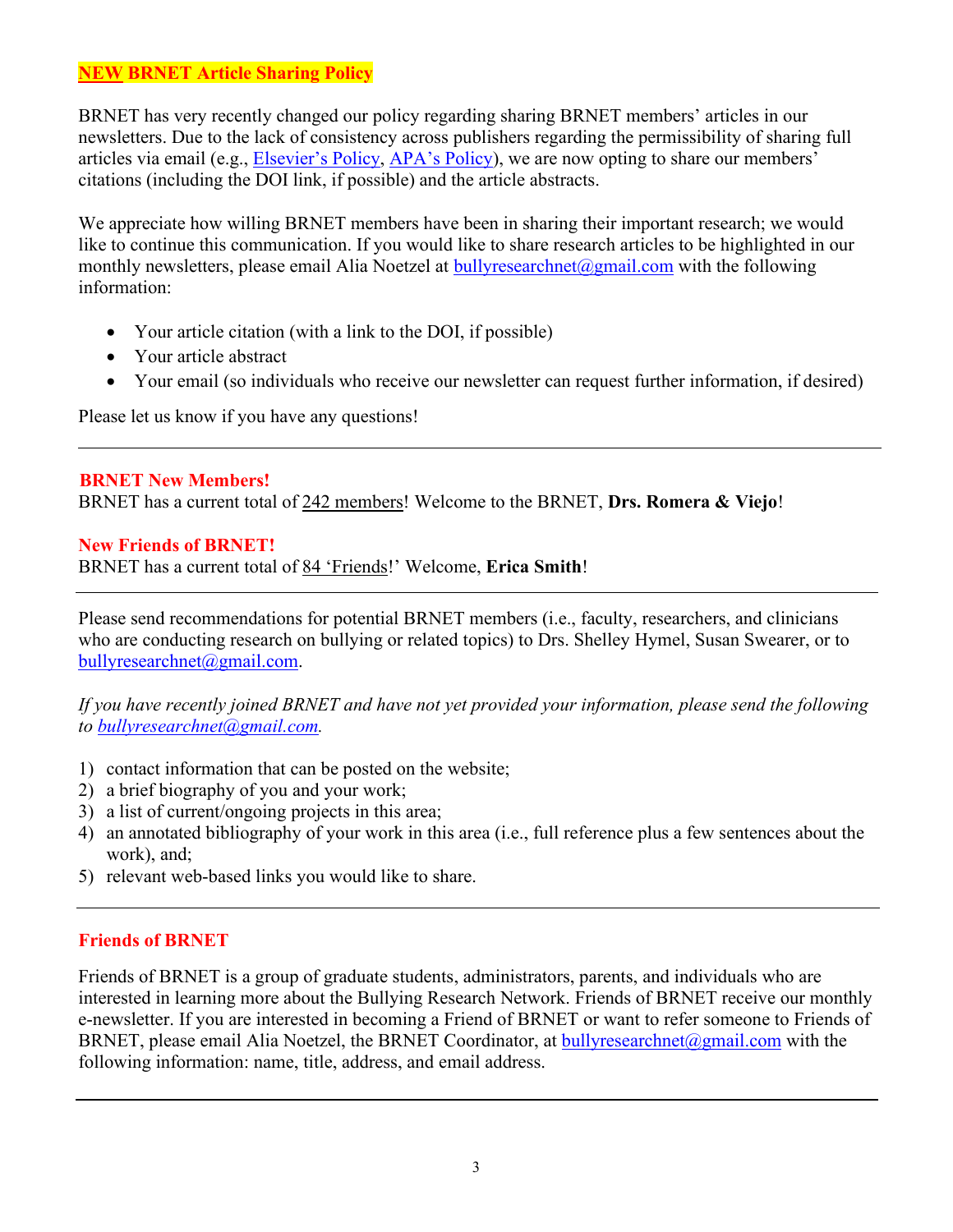## **BRNET Member Grant/Funding Announcements**

Receipt of funding facilitates the BRNET mission to conduct interdisciplinary research related to bullying and aggression, with particular attention being paid to the link between basic and applied research. Thus, the BRNET directors are excited to offer members a new opportunity to share grants (and other sources of funding) they have received for their research projects.

Funding varies across countries and is not limited to federal grants. If you are interested in sharing your grants or funding with other BRNET members, please send an abstract of the research funding along with the funding source to bully research net  $\omega$  gmail.com and we will post the information on our website.

## **BRNET MEMBER ANNOUNCEMENTS**

### **(1) BRNET Participation in #BeKind21**

Every year, Born This Way Foundation hosts #BeKind21. This pledge is inspired by the idea that habits are formed by repetition and the belief that kindness is not transactional. To be kind is to speak up. To be kind is to prioritize your mental wellness because things may become overwhelming. To be kind is to advocate for a world that values, validates, and respects all people. Kindness is not an empty gesture; rather, kindness is a verb.

BRNET members are encouraged to pledge to make kindness a habit by individually taking the pledge to practice one act of kindness each day from September 1<sup>st</sup> to September 21<sup>st</sup>. Take the pledge at bornthisway.foundation/bekind21 and share your experience on social media using the hashtag #BeKind21.

In the meantime,

- Keep up with Born This Way Foundation + #BeKind21 on [Instagram,](https://urldefense.proofpoint.com/v2/url?u=http-3A__instagram.com_btwfoundation_&d=DwMCaQ&c=Cu5g146wZdoqVuKpTNsYHeFX_rg6kWhlkLF8Eft-wwo&r=pI0lFozHaxmMWrG4uSj7Ng&m=RMQmIf_cmbY8Qe5mS0ixICY6izh6AugPuCDjt84dvNk&s=fGZt3iCQyQUInKgsshsNfZtmY_ldBzQJLb_YejC13q8&e=) [Twitter,](https://urldefense.proofpoint.com/v2/url?u=http-3A__twitter.com_btwfoundation&d=DwMCaQ&c=Cu5g146wZdoqVuKpTNsYHeFX_rg6kWhlkLF8Eft-wwo&r=pI0lFozHaxmMWrG4uSj7Ng&m=RMQmIf_cmbY8Qe5mS0ixICY6izh6AugPuCDjt84dvNk&s=9Z8ob1MAIRDcZPGeGqarVaaQ_lb6EKs7hnS3H46uoPE&e=) and [Facebook.](https://urldefense.proofpoint.com/v2/url?u=http-3A__facebook.com_bornthiswayfoundation_&d=DwMCaQ&c=Cu5g146wZdoqVuKpTNsYHeFX_rg6kWhlkLF8Eft-wwo&r=pI0lFozHaxmMWrG4uSj7Ng&m=RMQmIf_cmbY8Qe5mS0ixICY6izh6AugPuCDjt84dvNk&s=zxVuScs-uDdtqRQbOtfRnAOp8pJYFqQKz8CIGQQHxzQ&e=)
- Use this [toolkit](https://urldefense.proofpoint.com/v2/url?u=https-3A__docs.google.com_presentation_d_1WsPyUsWQsKQF2eJdVtUsMBsZOwDYAZ0l7GURAG1o11M_edit-3Fusp-3Dsharing&d=DwMCaQ&c=Cu5g146wZdoqVuKpTNsYHeFX_rg6kWhlkLF8Eft-wwo&r=pI0lFozHaxmMWrG4uSj7Ng&m=RMQmIf_cmbY8Qe5mS0ixICY6izh6AugPuCDjt84dvNk&s=8VRY-VUTK99y1F6UjCyEzzqztnw0OhzSBOA-4hof0E8&e=) to learn more about #BeKind21 and find graphics + social media posts you can share to help spread the word!
- Prioritize your wellness by using these [evidence-based](https://urldefense.proofpoint.com/v2/url?u=https-3A__bornthisway.foundation_self-2Dcare-2Dtips_&d=DwMCaQ&c=Cu5g146wZdoqVuKpTNsYHeFX_rg6kWhlkLF8Eft-wwo&r=pI0lFozHaxmMWrG4uSj7Ng&m=RMQmIf_cmbY8Qe5mS0ixICY6izh6AugPuCDjt84dvNk&s=te0PyAqhut7-Nqqe13LqcKQMm59GCVohG6HrmsDFfvY&e=) self-care tips.
- Click here to learn how to share your story with Channel [Kindness.](https://urldefense.proofpoint.com/v2/url?u=https-3A__www.channelkindness.org_calling-2Dall-2Dstorytellers_&d=DwMCaQ&c=Cu5g146wZdoqVuKpTNsYHeFX_rg6kWhlkLF8Eft-wwo&r=pI0lFozHaxmMWrG4uSj7Ng&m=RMQmIf_cmbY8Qe5mS0ixICY6izh6AugPuCDjt84dvNk&s=jtHDQwNgktbzDLTfxJWOUl5hXn4ys9o0jC0flDS-aPY&e=)

## **(2) Inquiry About Evidence-Based Curricula Re: Microaggressions, Workplace Bullying, and Anti-Racism**

Dr. Steve Leff and the Violence Prevention Initiative recently received a two-year internal grant from the Children's Hospital of Philadelphia to design a micro-aggression, work-place bullying, anti-racism intervention for employees/faculty and fellows. They are starting to review the literature for evidencebased approaches.

Dr. Leff and colleagues are reaching out to BRNET members to inquire if any members are aware of evidence-based curricula for adults and/or youth (micro-aggression, workplace bullying, anti-racism), and/or researchers working on this. Please send any related information to Dr. Leff at [leff@email.chop.edu.](mailto:leff@email.chop.edu)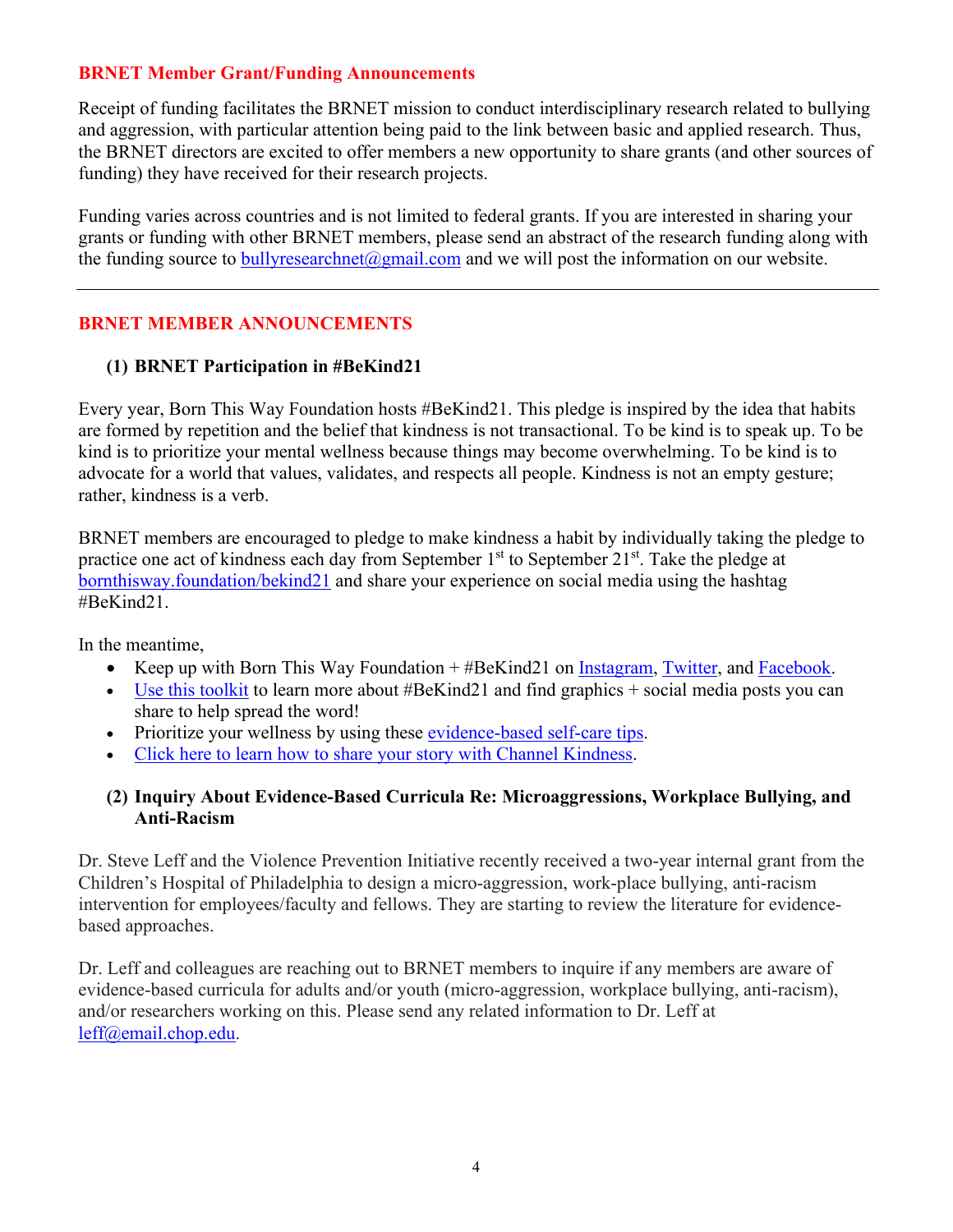## **(3) Author Exchange—BRNET Member Publications**

BRNET member, Dr. Leff, recently published a paper in Frontiers in Psychiatry. Please see attached PDF and citation below. Additionally, please contact Dr. Leff at  $\text{left}(\partial \text{c} \text{mail}.\text{chop.edu}$  for additional information.

Leff, S. S., Waasdorp, T. E., Paskewich, B. S., Bevans, K. B., & Winston, F. K. (2020). The Free2B Multi-Media Bullying Prevention Experience: An Exemplar of Scientific Edutainment. *Frontiers in Psychiatry*, *11*, 679.

BRNET member, Dr. Parada, recently published a paper in the Journal of Interpersonal Violence. Please see attached PDF and citation below. Additionally, please contact Dr. Parada at [r.parada@westernsydney.edu.au](mailto:r.parada@westernsydney.edu.au) for additional information.

Balan, R., Dobrean, A., Balazsi, R., Parada, R. H., & Predescu, E. (2020). The Adolescent Peer Relations Instrument-Bully/Target: measurement invariance across gender, age, and clinical status. *Journal of Interpersonal Violence*, 0886260520922350.

# **(4) Post-Doctoral Job Opening**

The [Social-Emotional Development Research Group \(SED-RG\)](http://sedrg.ca/) in the Department of Educational and Counselling Psychology at McGill University, directed by Dr. Chiaki Konishi, is currently seeking a competent Postdoctoral Researcher (PDR) in research investigating social and emotional experiences and bullying at school and factors associated with them. Please see the full posting attached.

Please feel free to share this posting with your colleagues and/or students.

# **(5) Save the Date—Workshop on Aggression 2020 in Turku, Finland**

The 25th Workshop on Aggression will take place on **November 13-14, 2020** in Turku, Finland, with the overarching theme "Prevention of aggression and violence among and against youth." Please come to meet researchers studying bullying, dating violence, online abuse and grooming, child maltreatment, and other types of aggression, and evidence-based prevention of these global challenges. This workshop is hosted by BRNET member, Dr. Christina Salmivalli. Please visit the official website for conference registration and submission: [https://woa2020.utu.fi/.](https://woa2020.utu.fi/) Additionally, please visit the event's Facebook page: [https://www.facebook.com/events/university-of-turku-finland/25th-workshop-on-aggression-](https://urldefense.proofpoint.com/v2/url?u=https-3A__www.facebook.com_events_university-2Dof-2Dturku-2Dfinland_25th-2Dworkshop-2Don-2Daggression-2D2020_285787245671110_&d=DwMGaQ&c=Cu5g146wZdoqVuKpTNsYHeFX_rg6kWhlkLF8Eft-wwo&r=cXoPjE5bhAYAw7UpUbU1OVNKQBjHq0uZTOrbgqFBDIg&m=N9kY2MP9kLPFtbMzLgqPoHnMwVSFAbi6eDqUNPPswoA&s=LClm3KxyW0zDFPvK9dKOSrnI3LMSxG_Gb-RUb7WNpE8&e=)[2020/285787245671110/.](https://urldefense.proofpoint.com/v2/url?u=https-3A__www.facebook.com_events_university-2Dof-2Dturku-2Dfinland_25th-2Dworkshop-2Don-2Daggression-2D2020_285787245671110_&d=DwMGaQ&c=Cu5g146wZdoqVuKpTNsYHeFX_rg6kWhlkLF8Eft-wwo&r=cXoPjE5bhAYAw7UpUbU1OVNKQBjHq0uZTOrbgqFBDIg&m=N9kY2MP9kLPFtbMzLgqPoHnMwVSFAbi6eDqUNPPswoA&s=LClm3KxyW0zDFPvK9dKOSrnI3LMSxG_Gb-RUb7WNpE8&e=)